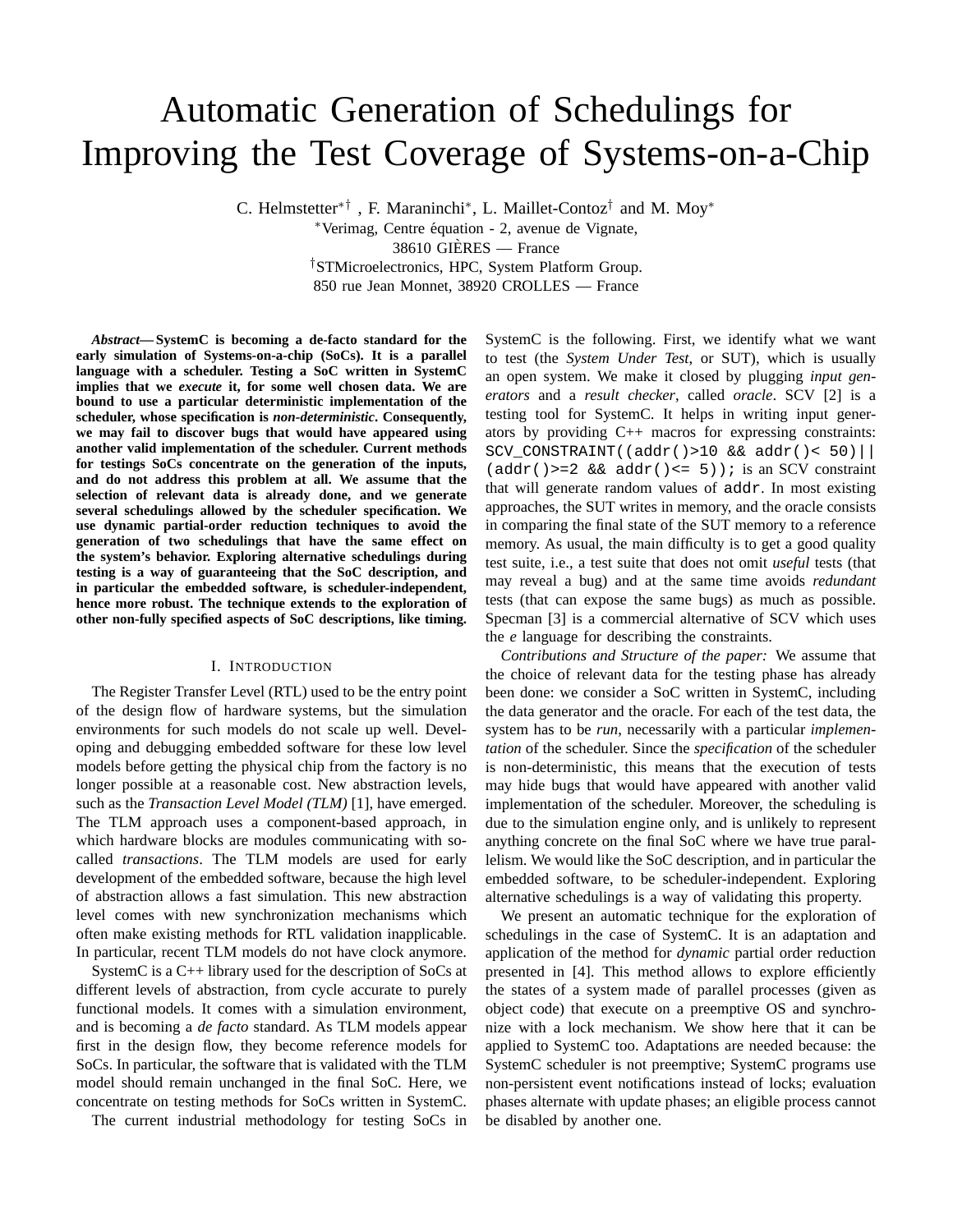Our tool is based on forking executions: we start executing the system for a given data-input, and as soon as we suspect that several scheduler choices could cause distinct behaviors, we fork the execution. We use an *approximate* criterion to decide whether to fork executions. The idea is to look at the actions performed by the processes, in order to guess whether a change in their order (as what would be produced by distinct scheduler choices) could affect the final state. This criterion is approximate in the following sense: we may distinguish between executions that in fact lead to the same final state; but we cannot consider as equivalent two executions that lead to distinct final states. The result is a complete, but not always minimal, exploration of the scheduling choices for the whole data-input.

The paper is structured as follows: section II presents an overview of SystemC. Section III is the formal setting; Section IV explains the algorithms and section V proves the properties of the method. We present our implementation and evaluate it in section VI, related work in section VII, and we conclude with section VIII.

## II. SYSTEMC AND THE SCHEDULING PROBLEMS

A TLM model written in SystemC is based on an *architecture*, i.e. a set of components and connections between them. Components behave *in parallel*. Each component has typed connection *ports*, and its behavior is given by a set of communicating *processes* that can be programmed in full C++. For managing the set of concurrent processes that appear in the components, SystemC provides a *scheduler*, and several synchronization mechanisms: the low-level *events*, the synchronous *signals* that trigger an event when their value changes, and higher level, user-defined mechanisms based on abstract communication channels.

| ELAB            | EV   | UP | EV | UP | TE | EV |
|-----------------|------|----|----|----|----|----|
| $\delta$ -cycle | time |    |    |    |    |    |

Fig. 1. Diagram of an execution

The static architecture is built by executing the so-called *elaboration phase* (ELAB), which creates components and connections. Then the scheduler starts running the processes of the components, according to the informal automaton of figure 2. Simulations of a SystemC model look like sequences of *evaluation phases* (EV). Signals *update phase* (UP) and *time elapse* (TE) separate them (see figure 1).

# *A. The SystemC Scheduler*

According to the SystemC Language Reference Manual [5], the scheduler must behave as follows. At the end of the elaboration phase **ELAB**, some processes are *eligible*, some others are *waiting*. During the evaluation phase **EV**, eligible processes are run in an *unspecified order*, *non-preemptively*, and explicitly suspend themselves when reaching a *wait* instruction. There are two kinds of *wait* instructions: a process may wait for some time to elapse, or for an event to occur.



Fig. 2. Automaton of the SystemC Scheduler

While running, it may access shared variables and signals, enable other processes by notifying events, or program delayed notifications. An eligible process cannot become "waiting" without being executed. When there is no more eligible process, signals values are updated ( $UP$ ) and  $\delta$ -delayed notifications are triggered, which can wake up processes. A  $\delta$ cycle is the duration between two update phases. Since there is no interaction between processes during the update phase, the order of the updates has no consequence. When there is still no eligible process at the end of an update phase, the scheduler lets time elapse (**TE**), and awakes the processes that have the earliest deadline. A notification of a SystemC event can be immediate, δ-delayed or time-delayed. Processes can thus be become eligible at any of the three steps EV, UP or TE.

#### *B. Examples*

void top::A() { wait(e); wait(20,SC\_NS); if (x) cout << "Ok\n"; else cout << "Ko\n";} void top::B() { e.notify(); x = 0; wait(20,SC\_NS); x = 1;} Fig. 3. The foo example

To illustrate possible consequences of scheduling choices, let us introduce two small examples of SystemC programs. Figure 3 shows the example foo made of two processes A and B. It has three possible executions according to the chosen scheduling, leading to very different results:

- A;B;A;[TE];B;A: This scheduling leads to the printing of the string "Ok".
- A;B;A;[TE];A;B: The string "Ko" is printed. It is a typical case of *data-race*: x is tested before it has been set to 1.
- B;A; [TE]; B: The execution ends after three steps only. The "wait(e)" statement has been executed before any notification of event e. Since events are not persistent in SystemC, process A has not been woken up. It is a particular form of *deadlock*.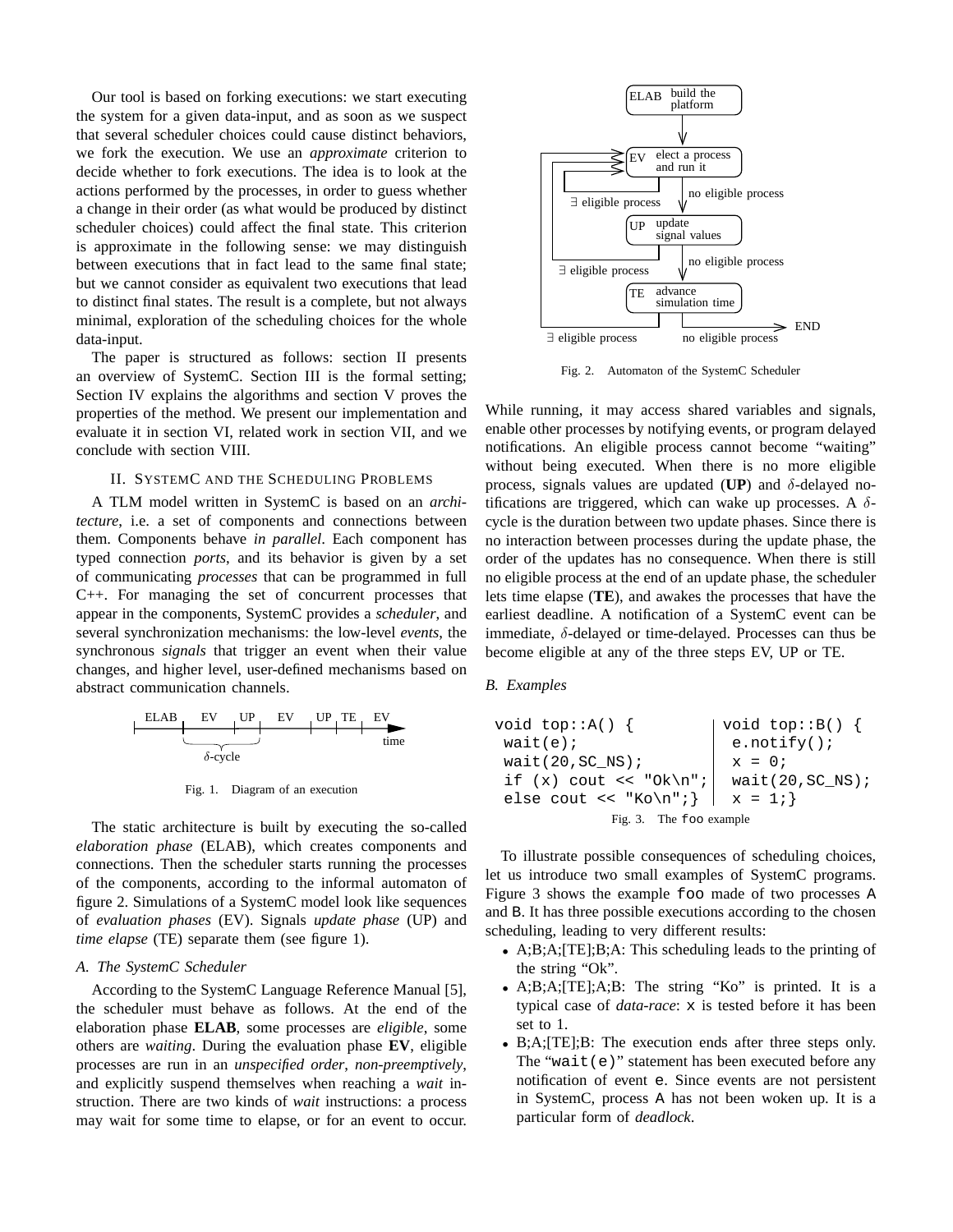```
void top::A()
  as in example foo
void top::B()
  as in example foo
                       void top::C() {
                           sc\_time T(20, SC<sub>NS</sub>);
                           wait(T);
                       }
```
Fig. 4. The foobar example

It is useful to test all executions of the foo example because they lead to different final states. But consider now the foobar example defined in figure 4. foobar has 30 possible executions, but only 3 different final states. 12 executions are equivalent to "C;A;B;A;[TE];C;B;A", 12 to "C;A;B;A; $[TE]$ ;C;A;B" and 6 to "C;B;A; $[TE]$ ;C;B". The method we present generates only 3 executions, one for each final state (or equivalence class).

In general testing techniques, the idea of generating one representative in each class of an equivalence relation is called *partition-based testing* [6]. It is not always formally defined.

#### *C. Communication Actions*

We call *communication actions* all actions that affect or use a shared object. We consider only two kinds of shared objects: events and variables. All other synchronization structures can be modeled using these two primitives.

There are two operations on events: *wait* and *notify*; and two operations on variables: *read* and *write*. In the sequel we will distinguish *caught* notifications (those that have woken up a process) from *missed* notifications, and *writes* that have modified the current value from non-modifying ones. Of course, theses distinctions can only be done dynamically in the general case.

# III. FORMAL SETTING

We will now explain how we generate schedulings for multithreaded models written in SystemC. In the whole section, the SUT is a SystemC program. We suppose that we have an independent tool for generating test cases that only contain the data. We call SUTD the object made of the SUT plus one particular test data<sup>1</sup>. We have to generate a relevant set of schedulings for this data.

Most of the definitions in this section are quite standard in the literature on partial order reduction techniques.

#### *A. Representation of the SUTD*

When data is fixed, a SUT execution is entirely defined by its scheduling; a scheduling is entirely defined by an element of  $(P \cup \{\delta, \chi\})^*$  where P is a process identifier and  $\delta$ ,  $\chi$  are special symbols used to mark the  $\delta$ -cycle changes and time elapses respectively. We consider full states of a SUTD to be full dumps of the SUTD memory, including the position in the code of each process. The SUTD can be seen as a *function* from the schedulings to the full states. It is partial: not all the elements of  $(P \cup \{\delta, \chi\})^*$  represent possible schedulings of the SUTD (because of the synchronization constraints between processes).

*Definition 1 (Schedulings):* Let M be a SUTD.  $P_M$  is the set of its processes;  $S_M$  is the set of its reachable full states;  $F_M : (P_M \cup \{\delta, \chi\})^* \longrightarrow S_M$  is its associated *function*.  $F_M$ is partial. A *scheduling* is an element of  $(P_M \cup \{\delta, \chi\})^*$ ; a *valid scheduling* is an element of the definition domain of  $F_M: D_{F_M} \subset (P_M \cup \{\delta, \chi\})^*.$ 

For the programs of Section II-B, we have:  $D_{F_{\text{foo}}}$  =  ${ABA\chi BA, ABA\chi AB, BA\chi B}$  and  $F_{\text{fookar}}(ABC)$  $F_{\text{foobar}}(ACB) = F_{\text{foobar}}(CAB).$ 

*Definition 2 (Transitions):* A *transition* is one execution of one process in a particular scheduling. Each transition of a scheduling is identified by its process identifier indexed by the occurrence number of this process identifier in the scheduling. For example, in the scheduling pqp there are 3 transitions:  $p_1$ ,  $q_1$  and  $p_2$ , in that order.

*Definition 3 (Permutations):* Let  $u = vp_iwq_i$  be a valid scheduling where the transition  $p_i$  (resp.  $q_i$ ) corresponds to the i-th (resp. j-th) execution of process p (resp. q). *Permuting the transitions*  $p_i$  *and*  $q_j$  means generating a new valid scheduling  $u'$  such that u' begins by v and the j-th transition of q in u' is before the *i*-th transition of *p*: there exists  $x, y, z$  such that  $u' = v x q_j y p_i z$ . u' is called a *permutation of*  $p_i$  and  $q_j$  for u.

We will use letters  $p, q, r$  to denote processes,  $a, b, c, \ldots$ to denote transitions and  $u, v, \ldots$  to denote sub-sequences of schedulings. Indexes will be omitted when obvious by context. An equivalence on the set of schedulings is needed to determine whether two schedulings lead to the same final state. We first define the relation ∼:

$$
\forall uabv \in D_{F_M}, \, uabv \sim ubav \Leftrightarrow
$$

$$
(ubav \in D_{FM} \land F_M(uabv) = F_M(ubav))
$$
  
Definition 4 (Equivalence of Schedulings): The

equivalence of schedulings is the reflexive and transitive closure of the relation  $\sim$ . It is noted  $\equiv$ .

This definition complies with the property:  $\forall u, v \in D_{F_M}, u \equiv$  $v \Rightarrow F(u) = F(v)$ . Therefore, if we generate one element of each equivalence class of  $\equiv$ , we will have all possible final states. It allows to detect all property violation as soon as the corresponding output checker has been included into the SUT and drives it to a special final state when it detects an error.

# *B. Transition Dependency and Permutation Choice*

We produce alternative schedulings by permuting some transitions of a given scheduling, but only when this can lead to a non-equivalent scheduling. For example, suppose that we are executing a SUTD and we have just executed the process p and then the process q  $(u = u_1 p_i q_i)$ . If there is no causal reason why the transition  $q_i$  was after the transition  $p_i$  (process q was not waiting for an event notified in  $p_i$ ), then we can permute these two transitions. In that case, executing q instead of p in the state  $F_M(u_1)$  can be a divergent path as illustrated on figure 5. The question we have to answer is: "Do these two schedulings lead to the same state?" or formally: " $F_M(u_1pq) = F_M(u_1qp)$ ". Note that we may not be able to prove that  $F_M(u_1pq) = F_M(u_1qp)$  because we want to answer this question *without* executing  $u_1qp$  entirely. Hence we rely on the common objects accessed by the transitions to

<sup>&</sup>lt;sup>1</sup>Strictly speaking, the SUT includes a data generator, not a single piece of data. But the generator does not depend on the scheduling, hence the distinction is not necessary here.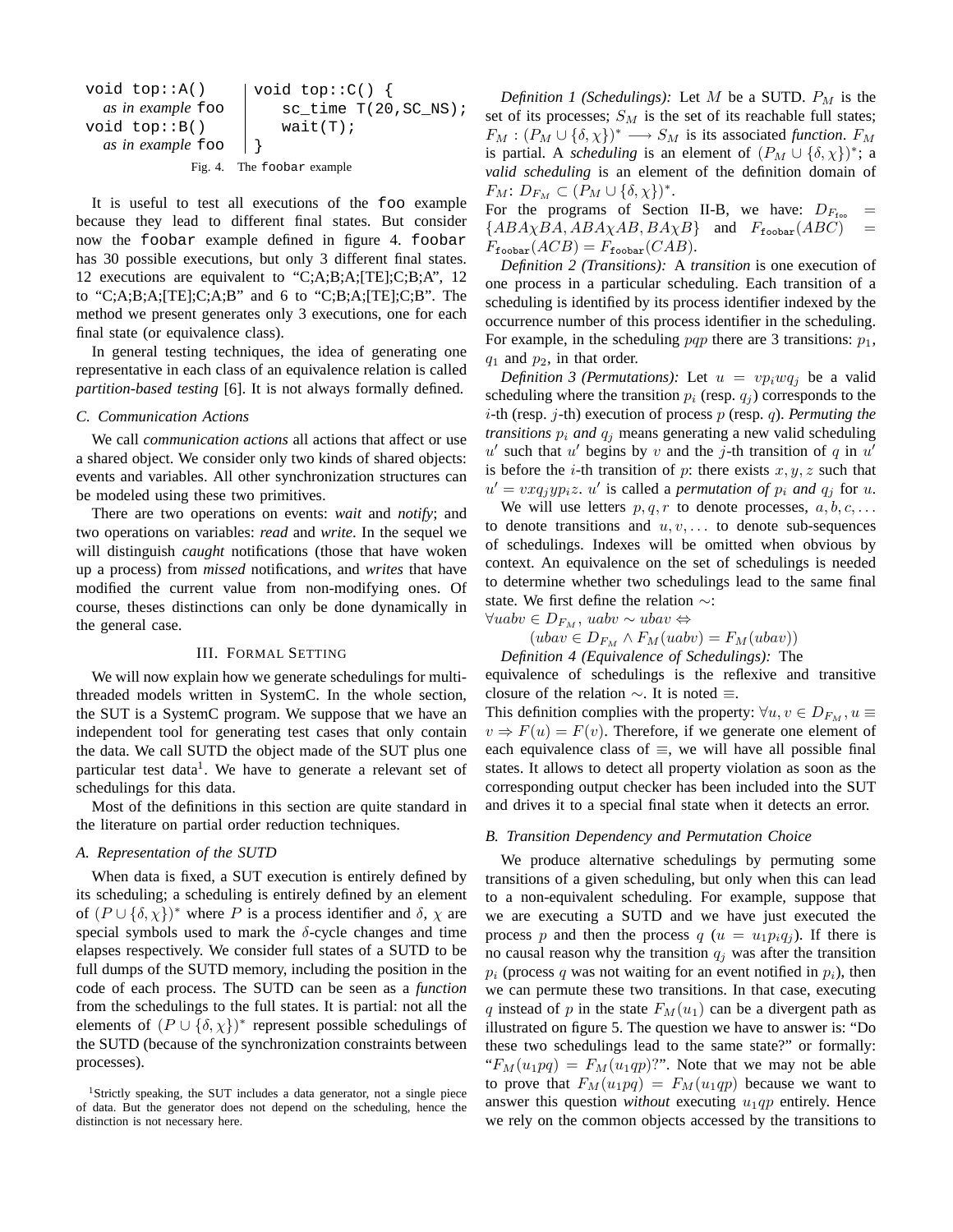guess whether a permutation has some effect on the final state. This is incomplete. If we cannot prove that the final states are equal, we generate the new scheduling.



Fig. 5. A Potential Divergent Path, black circles represent global states of the model



Fig. 6. Dynamic Dependency Graph

We now study the two questions: which transitions *can* we permute? which transition permutations are *useful*? The answer to the first question is given by the *permutability relationship*; the answer to the second question is given by the *commutativity* relationship (it is useless to permute commutative transitions).

The *Dynamic Dependency Graph (DDG)* represents the synchronizations that occur for a particular scheduling. Figure 6 represents the scheduling  $aba\chi ba$  of the foo program of figure 3. Each horizontal line is a process. New cycles ( $\delta$  or  $\chi$ ) are represented by vertical lines. Each box is a process transition. Dashed arrows (resp. plain lines) between boxes indicate that the two transitions are dependent but not permutable (resp. non commutative). We may move some transitions on the horizontal axis, remaining among the *valid and equivalent schedulings*, provided we do not permute two boxes linked by an arrow or line.

*Definition 5 (Permutability):* The transitions a and b are *causally permutable* in the valid scheduling  $u_1au_2bu_3$ , noted  $(a, b) \in P$ , if and only if:  $\{u_1v_1ba \in D_{F_M} | \exists v_2, u_1v_1abv_2 \equiv$  $u_1au_2bu_3$ } =  $\emptyset$ .

In other words, two transitions are not permutable if:

- 1) there is an equivalent scheduling in which they are consecutive;
- 2) the second transition  $b$  can be elected in place of the first transition  $a$  in this equivalent scheduling.

*Definition 6 (Commutativity of Transitions):* The noncausally ordered transitions a and b are *commutative* in the valid scheduling  $u_1au_2bu_3$  if and only if:

 $\forall u_1v_1abv_2 \equiv u_1au_2bu_3, u_1v_1abv_2 \equiv u_1v_1bav_2$ 

*Commutativity* is not defined for causally ordered transitions.

The theory of partial order reduction relies on the definition of *dependent* transitions [7]. In our work, we define the dependency relationship  $D$  as follows:

*Definition 7 (Dependency of Transitions):* The transitions a and b are *dependent* if and only if they are not permutable, or permutable but not commutative.

The *causal order* specifies which transitions can be permuted in a particular scheduling without permuting dependent transitions, including themselves. All schedulings of the same equivalence class have the same causal order. Unlike the permutability relationship, the causal order is a partial order.

*Definition 8 (Causal Order):* The transitions a and b are *causally ordered* in the valid scheduling  $u = u_1 a u_2 b u_3$ , noted  $a \prec_u b$ , if and only if  $(a, b) \in$  transitive closure of  $\{(x, y) \in D | x \lt u y\}.$ 

## IV. ALGORITHMS

#### *A. Computation of the Commutativity Relationship*

The first step is to detect pairs of transitions which are not commutative. We compute here a relationship  $C$  for all pairs of transitions. This computed relationship is correct for permutable transitions, which is sufficient for our problem. Two transitions may be non-commutative  $((a, b) \notin C)$  only if they contain non-commutative *communication actions* on the same shared object (see section II-C). Note that the order of these actions within a transition is irrelevant. We examine all cases below.

For shared variables there are three cases of non-commutative actions (since operations on variables have no effect on process eligibility, we just need to check whether the equality of resulting states is still verified after permutation):

- 1) a *read* followed by a *modifying write*
- 2) a *modifying write* followed by a *read*
- 3) a *write* followed by a *modifying write*

In all other cases, the transitions are commutative, as in example 2. Note that the nature of a *write* depends on the scheduling we consider. A *modifying write* can become a *nonmodifying write* for another scheduling, and reciprocally.

*Example 1:* Variable x initially set to 0. The first transition executes the action  $x=x+2$ . The second executes  $x=4-x$ . It is a *modifying write* followed by a *read* so we consider that the two transitions are not commutative (point 2 above).

*Example 2:* Variable x initially set to 2. The first transition executes the action  $x=4$ . The second transition also executes this instruction. It is a *modifying write* followed by a *nonmodifying write*.

Note that  $C$  is symmetric, which may not be obvious from point 3 above. But permutating a *modifying write* with a *nonmodifying write* is still a *modifying write* followed by a *nonmodifying write*, except if there is another pair of dependent actions. Example 2 also illustrates this remark.

For events, there are three cases of non-commutative actions:

- 1) a *notification* followed by a *wait*
- 2) a *wait* followed by a *notification*
- 3) a *caught notification* followed by a *notification*

The dependency between a *wait* and a *notify* is quite obvious: if the *wait* comes first, then the corresponding process is woken up by the *notify*, otherwise it remains sleeping. Example 3 illustrates the third case.

*Example 3:* Suppose one runs this three-process model:

- Initial state: process A waiting for e, B and C eligible.
- Process A: cout  $\langle \cdot \rangle$  a';  $x = 1$ ;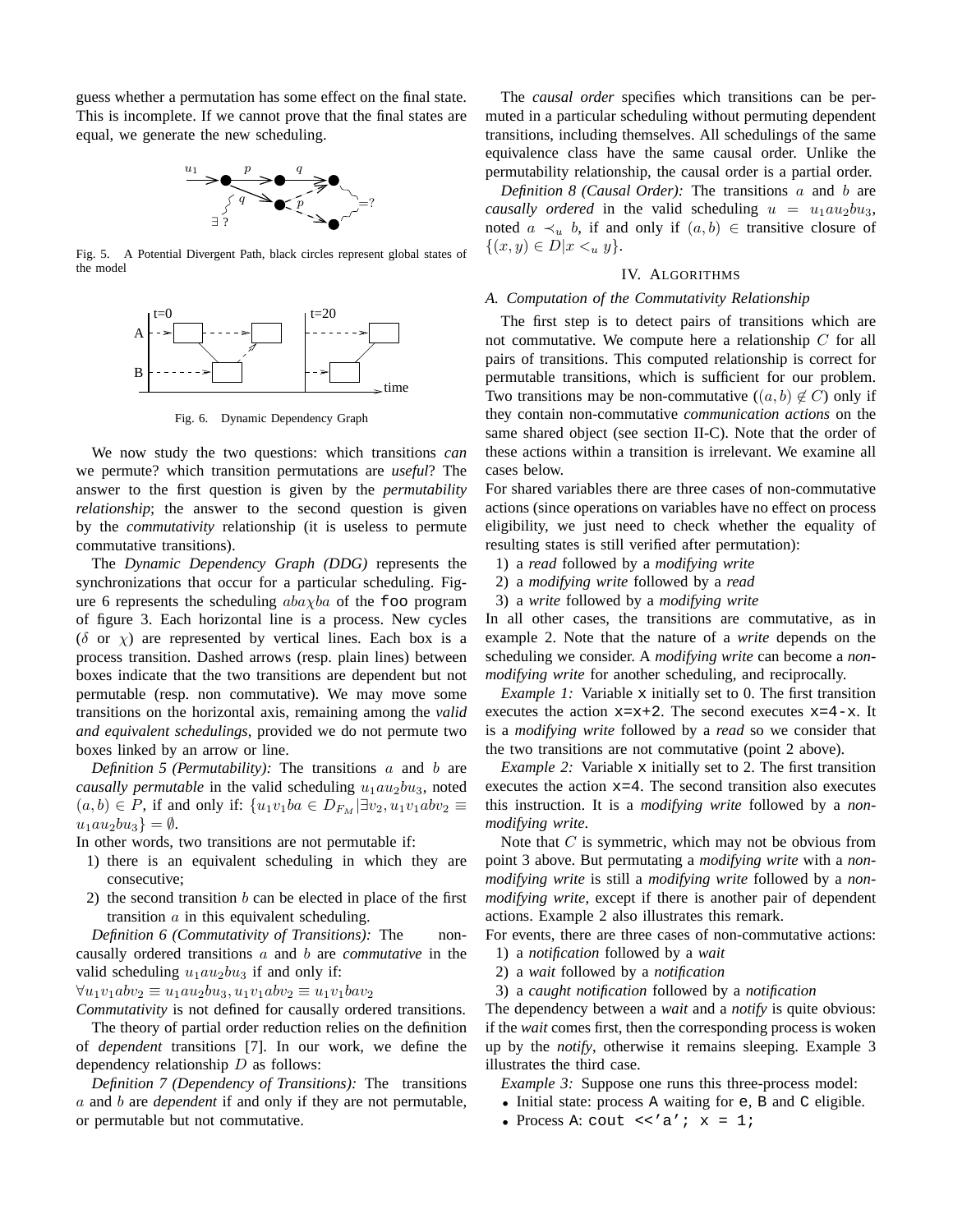- Process B: cout  $\langle \cdot \rangle'$  ;  $x = 2$ ; e.notify();
- Process C: cout <<'c'; e.notify();

There is exactly one transition per process, noted  $a, b$  and c. Four schedulings are valid: bac, bca, cba and cab. In bac and bca, b is dependent with a (2 *modifying writes*) but they are causally ordered (process A was enabled by the transition b). However if we permute b and c, b is no longer causally ordered with  $a$  since A was enabled by  $c$  instead of  $b$ .

Permuting two notifications of an event does not modify the resulting state of the SUTD, but modifies the computed causal order. That's why they are considered as non-commutative.

#### *B. Computation of the Causal Partial Order*

In order to compute the permutability, we need to compute the causal order  $\prec$ . We denote prec(u) the set  $\{a, b \in u | a \prec b\}$ obtained after the execution of the scheduling  $u$ .

We compute the causal order step by step. Obviously, for the empty scheduling we have  $prec(\epsilon) = \emptyset$ . Let a and b be two transitions, we have  $a \prec b$  and so  $(a, b) \in D$  at least in the three following cases:

- $a$  or  $b$  indicate a new  $\delta$ -cycle or time-elapsed.
- $\bullet$  *a* and *b* belong to the same process (by definition)
- the process of transition b has been woken up by  $a$ .

In these cases, we note:  $a \prec_{\beta} b$ . The rest of the paragraph below is adapted from [4]. Having  $prec(u)$ , we compute  $prec(ub)$  as follows:

$$
prec_1(ub) = prec(u) \cup \{a \prec_\beta b | a \in u\}
$$
  
\n
$$
prec_2(ub) = prec_1(ub) \cup \{(a, b) \notin C | a \in u\}
$$
  
\n
$$
prec(ub) = transitive closure of prec_2(ub)
$$

Finally, we have  $(a, b) \in P$  in  $u_1au_2bu_3$  if and only if:  $(a, b) \in$ transitive closure of  $prec_1(u_1au_2b)$ .

The following property is useful to optimize the implementation: Let  $u_1au_2bu_3cu_4$  be a scheduling. Then process $(a)$  = process(b)  $\land$  b  $\prec$  c  $\Rightarrow$  a  $\prec$  c. Owing to this property, we can represents the causal order with an array T of size  $p \times s$  where  $s$  is the number of steps and  $p$  is the number of processes. The element  $T[a, q]$  is the last transition of process q which is causally before a; i.e.:  $a \prec b \Leftrightarrow \text{num}(a) \leq T[b, \text{process}(a)].$ Some other optimizations are well explained in [4].

#### *C. Generation of one alternative scheduling*

We are now able to determine if two transitions are not commutative (hence should be permuted). Now we explain how we treat such a pair of transitions. Let uavb be a scheduling such that  $(a, b) \in D \cap P$ . Let  $v = v_1 \dots v_n$  where  $v_1, \ldots, v_n$  are transitions. The goal is to generate a new valid scheduling with  $b$  before  $a$ . We proceed as follows:

- The first part  $u$  is unmodified.
- We execute all  $v_i$  such that  $a \nless v_i$ .
- We execute  $b$  and then  $a$  (unlike some other concurrent languages,  $b$  cannot disable  $a$  in SystemC).
- Then, since two dependent transitions have been permuted, we do not know whether the non-executed transitions  $v_i$  such that  $a \prec v_i$  are still defined. We are then free to choose the rest of the scheduling.

#### *D. Generation of a full schedulings suite*

We start by executing the SUTD with a random scheduling. In parallel with the SUTD execution, we run a checker:

- the checker computes the causal partial order "≺" and builds the Dynamic Dependency Graph.
- if it discovers two non-commutative transitions  $p_i$  and  $q_j$ , with  $p_i$  before  $q_i$ :
	- it generates a new scheduling such that  $q_i$  before  $p_i$  by permuting the transitions with the algorithm described above; the constraint " $q_i$  before  $p_i$ " is saved with the new scheduling to prevent further permutations of the same transitions.
	- **–** it continues the current execution, adding the opposite constraint " $p_i$  before  $q_j$ " to all of its further children.

Then we replay the SUTD with each generated scheduling  $u$ . When we reach the end of  $u$ , we continue the SUTD execution with a random scheduling. In parallel, we compute the causal order and generate new schedulings for each non-commutative pair of transitions, as for the previous schedulings. Thanks to the constraints saved with the generated schedulings, each new generated scheduling is more constrained than its father scheduling and so there are fewer and fewer new schedulings at each iteration. When the checker does not generate any new scheduling, we have a complete test suite.



Fig. 7. First iteration of the analysis for the foo example. The first execution activates processes  $A$  and  $B$  in the order  $ABAAB$ . The checker generates two new schedulings. One to permute  $A_1$  and  $B_1$  (unordered accesses to event  $e$ ) and the other to permute  $A_3$  and  $B_2$  (unordered accesses to shared variable  $x$ ).

# V. PROPERTIES

The algorithm guarantees that we generate at least one element of each equivalence class (for the equivalence of definition 4).

*Theorem 1:* Let  $G_M$  be the set of all generated schedulings of a model M. For any scheduling  $u \in D_{F_M}$ , there exists a scheduling  $v \in G_M$  such that  $u \equiv v$ .

There are two useful and direct corollaries. First, if a local process state is present in a scheduling of  $D_{F_M}$ , it is also present in a scheduling of  $G_M$ . Furthermore, we generate all the final states, including all deadlocks.

To prove the property, we need the definition of  $\equiv$ -prefix and ≡−dominant for schedulings, directly adapted from *prefix* and *dominant* properties of Mazurkiewicz traces [7].

*Definition 9:* Let  $p, d \in D_{F_M}$  be two schedulings, p is an  $\equiv$ −prefix of d and d an  $\equiv$ −dominant of p if and only if there exists a scheduling  $u \in D_{F_M}$  such that  $u \equiv d$  and p is a string-prefix of  $u$ .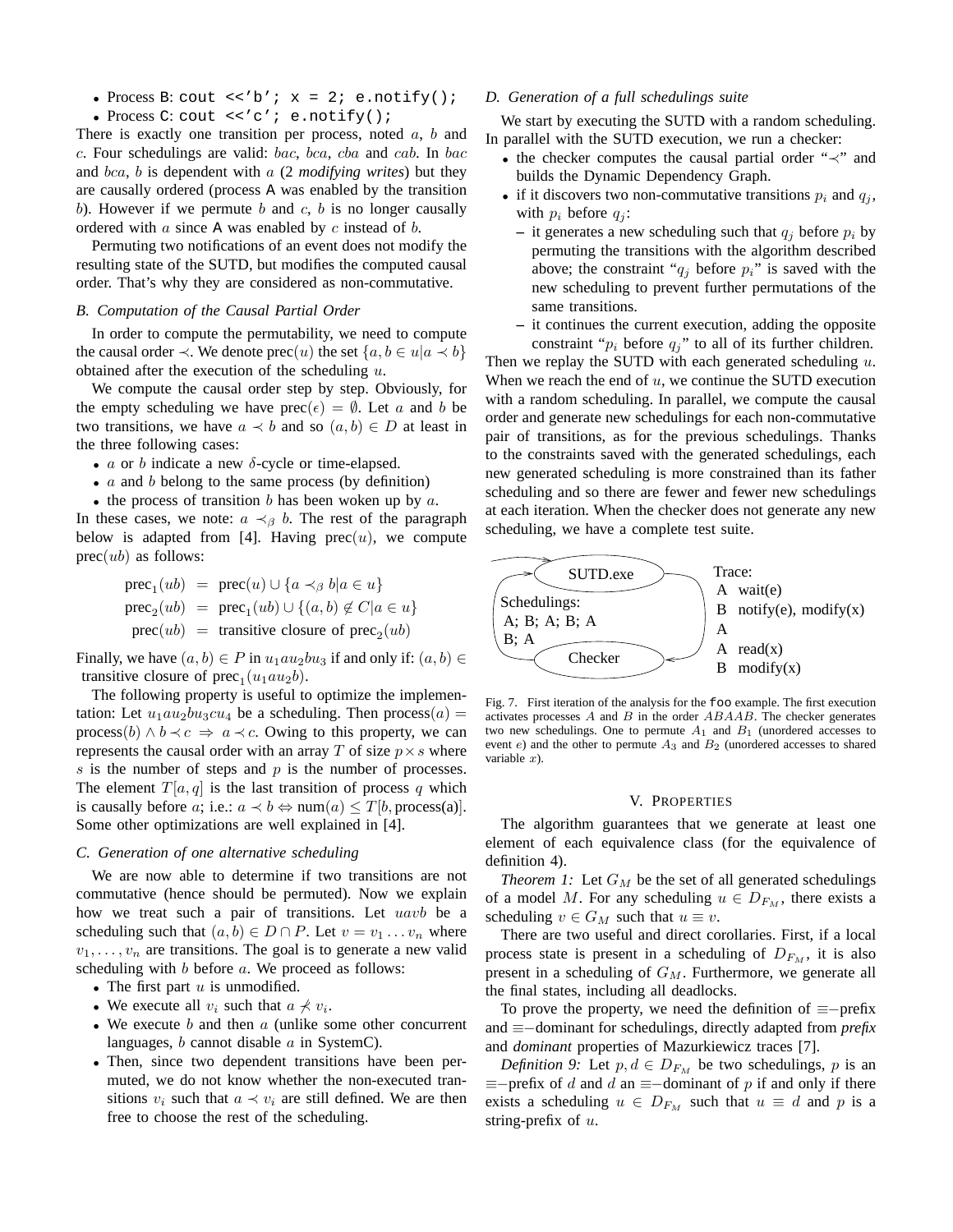*Proof:* We proceed by contradiction, and assume that there exists a scheduling  $u \in D_{F_M}$  which breaks the property. We can write u in the form  $u = u_1au_2$  where  $u_1$  is the longest prefix of  $u$  such that:

 $\exists u_1 u_2' \in D_{F_M}$  and  $v \in G$  such that  $u_1 u_2' \equiv v$ This decomposition is unique so we just have to prove that  $u_1a$  has an  $\equiv$ -dominant in G to get the wanted contradiction.

Let  $v \in G$  be a generated completed scheduling such that  $u_1$  is a ≡−prefix of v. As a consequence, there exists a valid scheduling  $u_1 u_2'$  such that  $u_1 u_2' \equiv v$  If there is no nondeterminism when we are in the state  $F_M(u_1)$ , then we must have  $u'_2 = au'_3$  and so v would be a  $\equiv$ -dominant of  $u_1a$ .

Consequently a is neither  $\delta$  nor  $\chi$  and the process of a is defined and eligible in  $F_M(u)$ . Since an eligible process cannot become "sleeping" without running,  $a$  is present in  $u'_2$ so  $u'_2 = w_1 a w_2$ . Since a is eligible in  $F_M(u)$ , it is not causally after any element of  $w_1$ . There are three cases:

- if  $w_1$  is empty then we get the needed contradiction
- if  $w_1 = xb$  with b I a then there exists another possible scheduling  $u_1 u_2'' \equiv v$  such that  $u_2'' = w_1' ab w_2$  with  $w_1'$ shorter than  $w_1$ .
- if  $w_1 = xb$  with  $(b, a) \in D$  then:
	- **–** Transition b is before a in v but they are permutable.
	- $\sim$  So we have generated a scheduling v' with a before b, using the algorithm described in section IV-C.
	- **–** There exists a possible scheduling  $u_1 u_2'' \equiv v'$  such as  $u_2'' = w_1' ab w_2'$  with  $w_1'$  shorter than  $w_1$ .

Consequently, by induction on the length of  $w_1$ , we get the needed contradiction.

#### VI. PROTOTYPE IMPLEMENTATION AND EVALUATION

#### *A. The prototype*

Figure 8 is an overview of the tool. The **checker** implements the checking algorithm of section IV-D. It has to be aware of all communication actions. Some of them can be detected by **instrumenting** the SystemC kernel, some other cannot (like accesses to a shared variable, that are invisible from the SystemC kernel). We choose to instrument the C++/SystemC source code. For each communication action in the code of a SystemC process, we add an instruction that notifies the operation to a global recorder. For example, consider the instruction  $x=y$  where x and y are shared variables. The two following instructions are added close to the assignment: recorder->read(&y);recorder->write(&x). Instrumentation is based on the open-source SystemC front-end Pinapa [8], and is compositional.

Another solution would have been to interpret or instrument the binaries. However, using a SystemC front-end has some benefits: it allows to generate a *static dependency graph (SDG)* which represents a superset of the communications that can occur between processes (see Figure 9). Moreover, it is easier to link the observed behavior to the source code.

The instrumented SystemC program is compiled with a **patched SystemC kernel**. The patches are: 1) replacing the election algorithm of the SystemC scheduler by an interactive version, still complying with the SystemC specification;



Fig. 9. Static Dependency Graph for the foobar example. Nodes represent processes. Arrows represent possible communications between processes. An arrow goes from the master (i.e. the notifier for a SystemC event, the writer for a shared variable) to the slave.

2) adding code to record the communication actions that cannot be detected in the code of the processes, and their consequences (e.g., enabling of a process). When we execute the instrumented platform with the patched SystemC kernel, we can detect dependencies dynamically or save a detailed trace and run the checker afterwards. In both cases, we get a list of new schedulings to be executed, and a record of the computed dependencies, usable as input for other checkers or visualization tools, like the production of the dynamic dependency graph (DDG).

## *B. Evaluation*

In order to validate our tool and to evaluate the quality of the test suites produced, we studied several industrial SoC models. Assume that running one test-case takes some time T. In order to cover the scheduling choices, we have to run more than one test-case. Let us denote V the number of *valid* schedulings, and G the number of schedulings *generated* by our tool. It is interesting to compare  $V \times T$  with  $G \times T + O$ , where O is the overhead due to the computation of new schedulings.

With a real application, it is often difficult to evaluate  $V$ . We chose to evaluate our method on three examples. First, we considered a SystemC encoding of the indexer problem presented in  $[4]^2$ , because it is easy to evaluate V. However, the indexer is not representative of the typical SystemC code found in industry. We then looked at two industrial casestudies: the first one has about 50 000 lines of code but only 4 processes, and it does not model a full SoC; the second one has about 250 000 lines of code and 57 processes, and it represents a full SoC.

*1) The Indexer Example:* There are n components and one global 128-element array used as a hash table. Each component is composed of 2 threads which communicate using a shared variable and a SystemC event. Each component writes 4 messages in the global hash table. This corresponds to schedulings of length  $11 \times n$ . For  $n \leq 11$ , there is no collision

 $2$ For the SystemC version see: http://www-verimag.imag.fr/ ˜helmstet/indexer.cpp.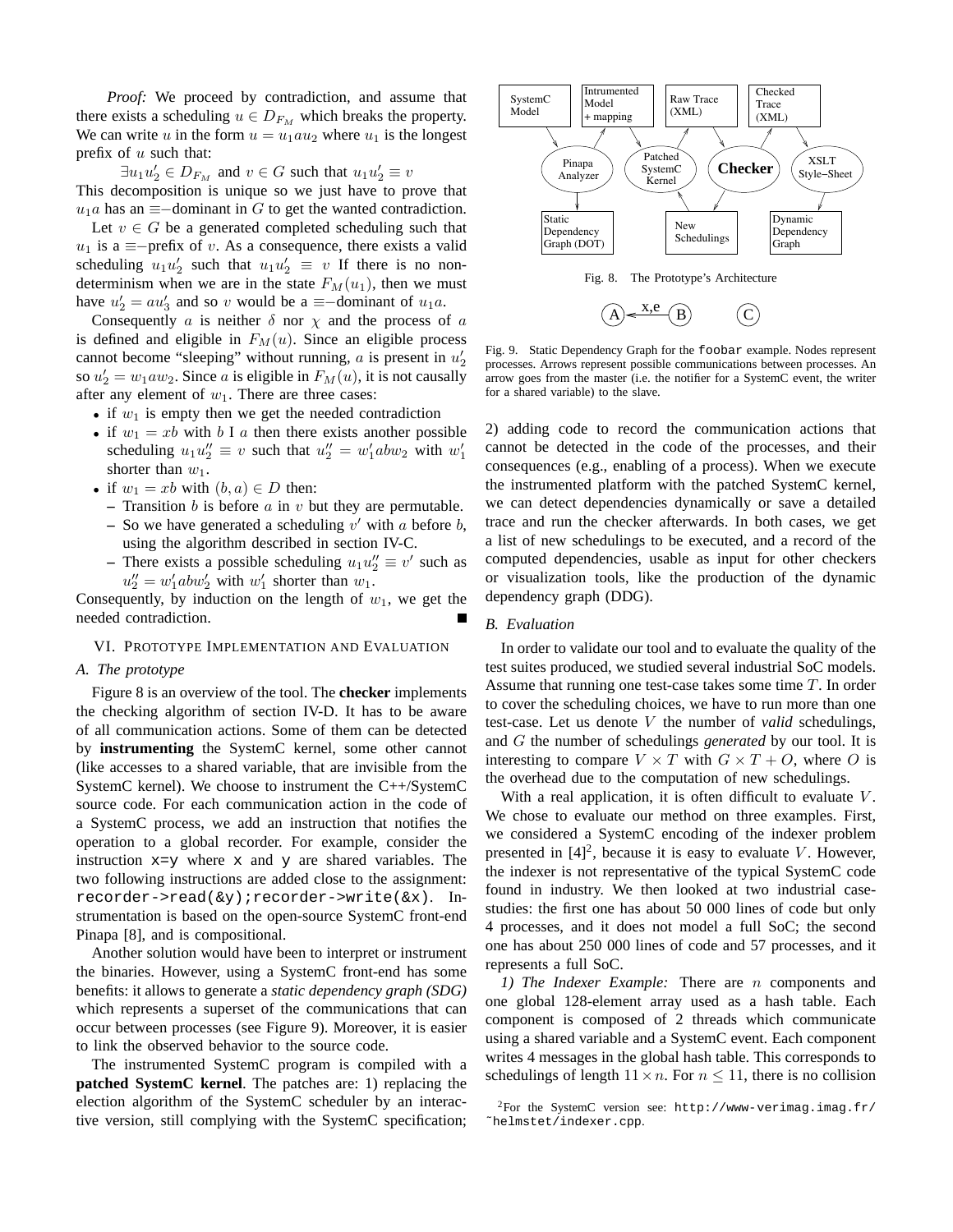in the hash table and all schedulings lead to the same final state. For  $n \geq 12$  there are collisions hence non-equivalent schedulings. Our prototype generates valid schedulings leading to distinct states of the hash table. In this example, we generate exactly one scheduling per equivalence class. The number of generated schedulings is far smaller than the number of valid schedulings (at least  $3.35E11$  for  $n = 2$ , and  $2.43E25$  for  $n = 3$ ). Results are summarized in table I. Time is given only to help estimating the curve, not as an absolute measure.

| components    | generated schedulings | time           |
|---------------|-----------------------|----------------|
| $1 \ldots 11$ |                       | $< 11$ ms      |
| 12            |                       | $60$ ms        |
| 13            | 64                    | 4 s            |
| 14            | 512                   | 35s            |
| 15            | 4096                  | $5 \text{ mn}$ |
| TABLE 1       |                       |                |

RESULTS FOR THE INDEXER EXAMPLE

*2) The MPEG Decoder System:* This system has 5 components: a master, a MPEG decoder, a display, a memory and a bus model. There are about 50 000 lines of code and only 4 processes. This is quite common in the more abstract models found in industry, because there is a lot of sequential code, and very few synchronizations. We added 340 instrumentation lines to detect communication actions.



Fig. 10. Architecture of the MPEG decoder system

The test is stopped after the third decoded image, which corresponds to 150 transitions. One simulation takes 0.39 s. Our tool generates **128 schedulings** in **1 mn 08 s**. No bug is found, which guarantees that this test-case will run correctly on any SystemC implementation. Running the model 128 times takes more time than generating the schedulings (we have  $G \times T = 128 \times 0.39$  s  $\approx 50$  s and  $O \approx 1$  mn  $08-50$  s  $\approx$ 18 s). Thus the overhead  $O$  remains acceptable.

On this example, we noticed that the number of generated schedulings could be improved. This MPEG decoder, as many other TLM models, uses a pair (event, variable) to implement a *persistent event* as follows (x is initially 0):

Process P runs:  $x=1$ ; e.notify();

Process Q runs: if  $(!x)$  wait(e);  $x=0;$ 

The two valid schedulings  $P: Q$  and  $Q: P: Q$  lead to the same final state, but our tool currently generates both schedulings because it cannot prove it. The intuition is that these schedulings are not equivalent according to the dependency relationship as computed in section IV. Detecting this kind of structures in the source code and taking them into account for the computation of the dependency relationship would allow to generate less schedulings.

*3) A Complete SoC:* Complete models of Socs are typically 3 to 6 times bigger than the MPEG decoder. We are currently evaluating our tool on a model —let us call it XX corresponding to a full SoC: it has about 250 000 lines of code and 57 processes. At the moment we are limited by the code instrumentation tool which still requires some manual work, so we looked at only one case study of this type, but the instrumentation tool will soon be fully automatic. For tests of length around 200 transitions, we expect the tool to behave well on XX: the ability to cope with this number of processes has been tested with the indexer example, and the ability to cope with the complexity of a large and realistic SystemC description has been tested with the MPEG example.

The interesting point with XX is the *granularity* of the transactions. With the MPEG decoder, the granularity corresponds to an algorithm that takes one line of the image at a time. Something interesting can be observed by a test oracle after 150 transitions only (three images have already been decoded). XX corresponds to an algorithm that takes one pixel of the image at a time. It may be the case that the test oracle has to observe thousands of transitions. XX is a very good case-study for observing the combined influence of the test length and the granularity on the performances of our technique. One phenomenon we can expect, and that we have to validate with the case-study, is the following: very abstract TLM descriptions have large-grain transactions, but loose synchronisations; while the more detailed TLM descriptions have finer-grain transactions, but stronger synchronizations. If the number of alternative schedulings decreases (because of stronger synchronizations) when the granularity of a description increases (and thus the length of the interesting test-cases), the method may still be applicable. We also comment on this point in the conclusion.

#### VII. RELATED WORK

Existing work (see, for instance [9]) addresses formal verification for TLM models. The idea is to extract a formal model from the SystemC code, and to translate it into the input format of some model-checker. In such an approach, the complete model that is model-checked has to include a representation of the scheduler. It is sufficient to use a nondeterministic representation that reflects the specification of SystemC, and then a property that is proved with this nondeterministic scheduler is indeed true for any deterministic implementation. Model-checking is likely to face the stateexplosion problem, so testing methods are still useful. But we need the same guarantee on the results of the test being valid for any implementation of the simulation engine.

Partial order reduction techniques are quite old, but their *dynamic* extension is quite recent. As far as we know, it is not included in VERISOFT [10] yet. Partial order reduction is used in many model checkers for asynchronous concurrent programs such as Spin [11] or JAVA PATHFINDER [12]. However, since we use testing, our work is more related with tools which work directly on the program without abstractions,